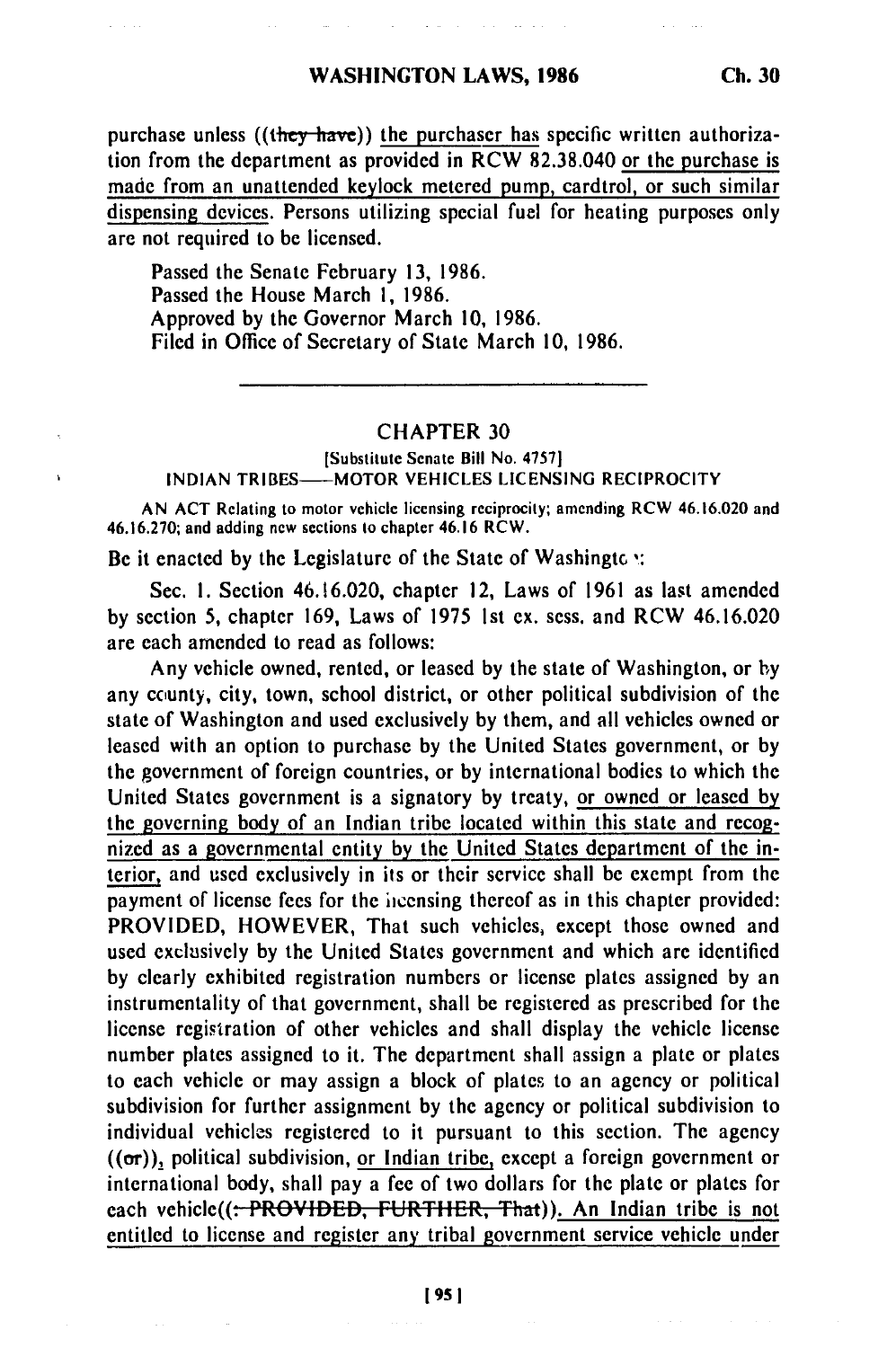this section if that tribe itself licenses or registers any tribal government service vehicles under tribal law. No vehicle license or license number plates shall be issued to any such vehicle under the provisions of this section for the transportation of school children unless and until such vehicle shall have been first personally inspected **by** the director or ((his)) the director's duly authorized representative.

**NEW SECTION.** Sec. 2. **A** new section is added to chapter 46.16 RCW to read as follows:

**(I)** The provisions of this chapter relating to licensing of vehicles **by** this state, including the display of vehicle license number plates and license registration certificates, do not apply to vehicles owned or leased **by** the governing body of an Indian tribe located within this state and recognized as a governmental entity **by** the United States department of the interior, only when:

(a) The vehicle is used exclusively in tribal government service; and

(b) The vehicle has been licensed and registered under a law adopted **by** such tribal government; and

(c) Vehicle license number plates issued **by** the tribe showing the initial or abbreviation of the name of the tribe are displayed on the vehicle substantially as provided therefor in this state; and

**(d)** The iribe has not elected to receive any Washington state license plates for tribal government service vehicles pursuant to RCW 46.16.020; and

**(e) If** required **by** the department, the tribe provides the department with vehicle description and ownership information similar to that required for vehicles registered in this state, which may include the model year, make, model series, body type, type of power (gasoline, diesel, or other), **VIN,** and the license plate number assigned to each government service vehicle licensed **by** that tribe.

(2) The provisions of this section are operative as to a vehicle owned or leased **by** an Indian tribe located within this state and used exclusively in tribal government service only to the extent that under the laws of the tribe like exemptions and privileges **are** granted to all vehicles duly licensed under the laws of this state for operation of such vehicles on all tribal roads within the tribe's reservation. **If** under the laws of the tribe, persons operating vehicles licensed **by** this state are required to pay a license or registration **fee** or to carry or display vehicle license number plates or a registration certificate issued **by** the tribe, the tribal government shall comply with the provisions of this state's laws relating to the licensing and registration of vehicles operating on the highways of this state.

Sec. **3.** Section **46.16.270,** chapter 12, Laws of **1961** as last amended **by** section **7,** chapter **169,** Laws of **1975 Ist ex.** sess. and RCW **46.16.270** are each amended to read as follows: